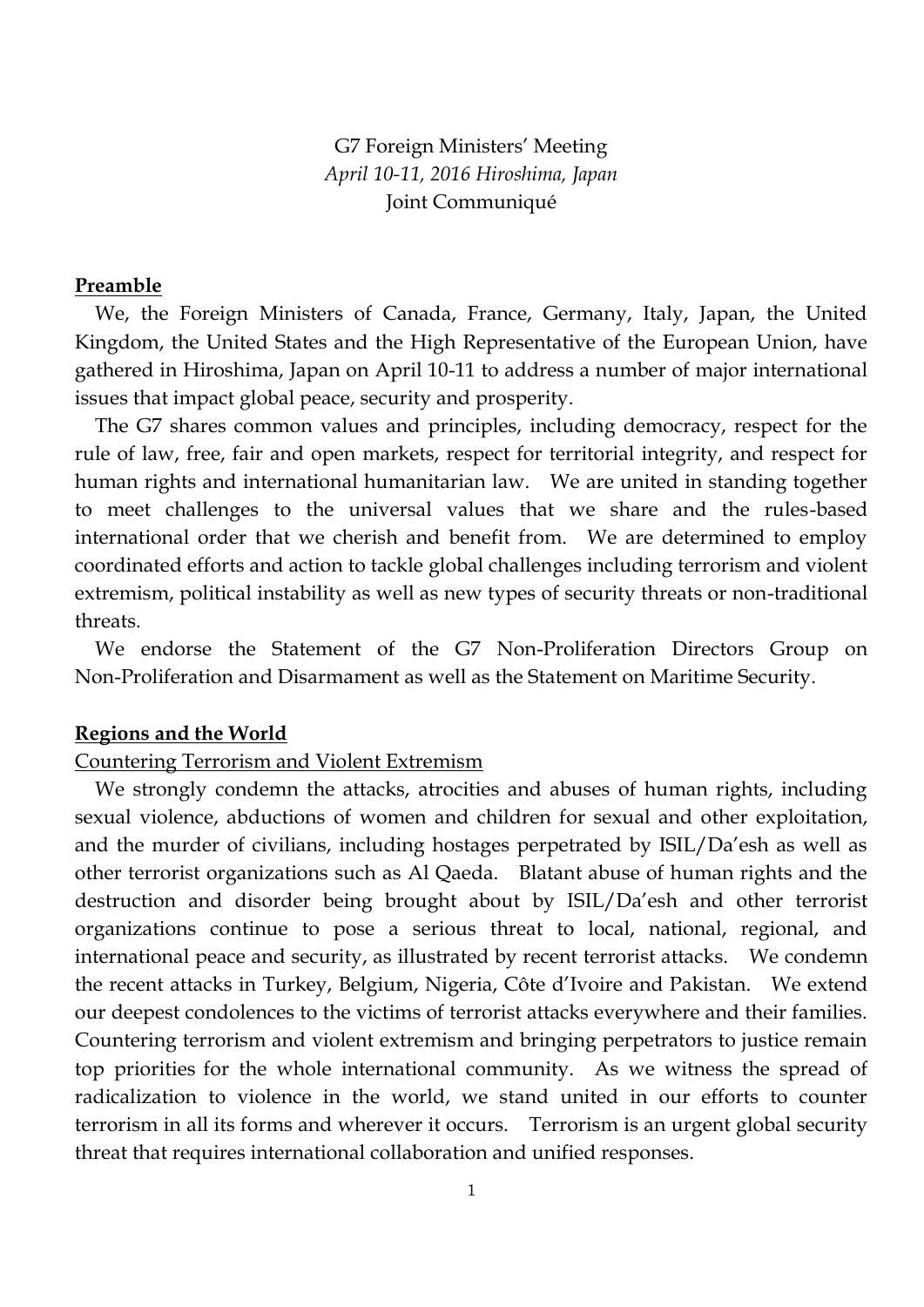We welcome the continued efforts of the Global Coalition to Counter ISIL to degrade and ultimately defeat ISIL/Da'esh, dismantle its networks, and irrefutably deny its global ambitions. We strongly support the Coalition's resolve to intensify and accelerate the campaign against ISIL/Da'esh in Iraq and Syria and to bolster humanitarian assistance for those affected by ISIL/Da'esh and affiliated groups.

 In response to the current threat level, we are working on a G7 action plan on countering terrorism that will include concrete measures to enhance G7 and international counter terrorism efforts, to be adopted at the G7 Ise-Shima Summit in May. We will continue to enhance our coordination to support countries in need of building their capacity to improve information sharing on known and suspected terrorists, and to improve border and transport security to eliminate safe havens for terrorist organizations and individuals. We will continue to work together to prevent the flow of foreign terrorist fighters and terrorism-related goods, as well as the financing of terrorist organizations. To this end, we also stress the importance of action-oriented cooperation among judicial and law enforcement institutions within a rule of law framework based on respect for human rights. We stress the importance of building partnership and trust between law enforcement institutions and the communities they protect, including through appropriate reform of investigation, detention, prosecution, and sentencing practices. In particular, we support the goals set out in the Rabat Memorandum on Good Practices for Effective Counterterrorism Practice in the Criminal Justice Sector and the development of effective justice sector Central Authorities to facilitate the sharing of information. We are committed to achieving improved global aviation security and will continue to work closely with partners and through international organizations towards that goal. At the same time, we acknowledge the useful efforts by the G7 Roma-Lyon Group in promoting cooperation among the G7 countries, including by considering actions to bolster the use of Passenger Name Records and Advance Passenger Information systems consistent with UN Security Council resolution 2178. In that regard, we express our support for INTERPOL's Action Plan announced at the September 2015 Leaders' Summit on Countering ISIL and Violent Extremism, and undertake to consider how we can help other countries enhance their connectivity between National Central Bureaus and points of entry. We also express support for International Civil Aviation Organization (ICAO)'s Traveler Identification Program (TRIP) and efforts to deter the use of fraudulent travel documents, as well as the World Customs Organization's Security Program and its capacity building initiatives for border security. Furthermore, we reaffirm the importance of the work underway by the Financial Action Task Force (FATF) to counter terrorist financing through the effective implementation of FATF standards.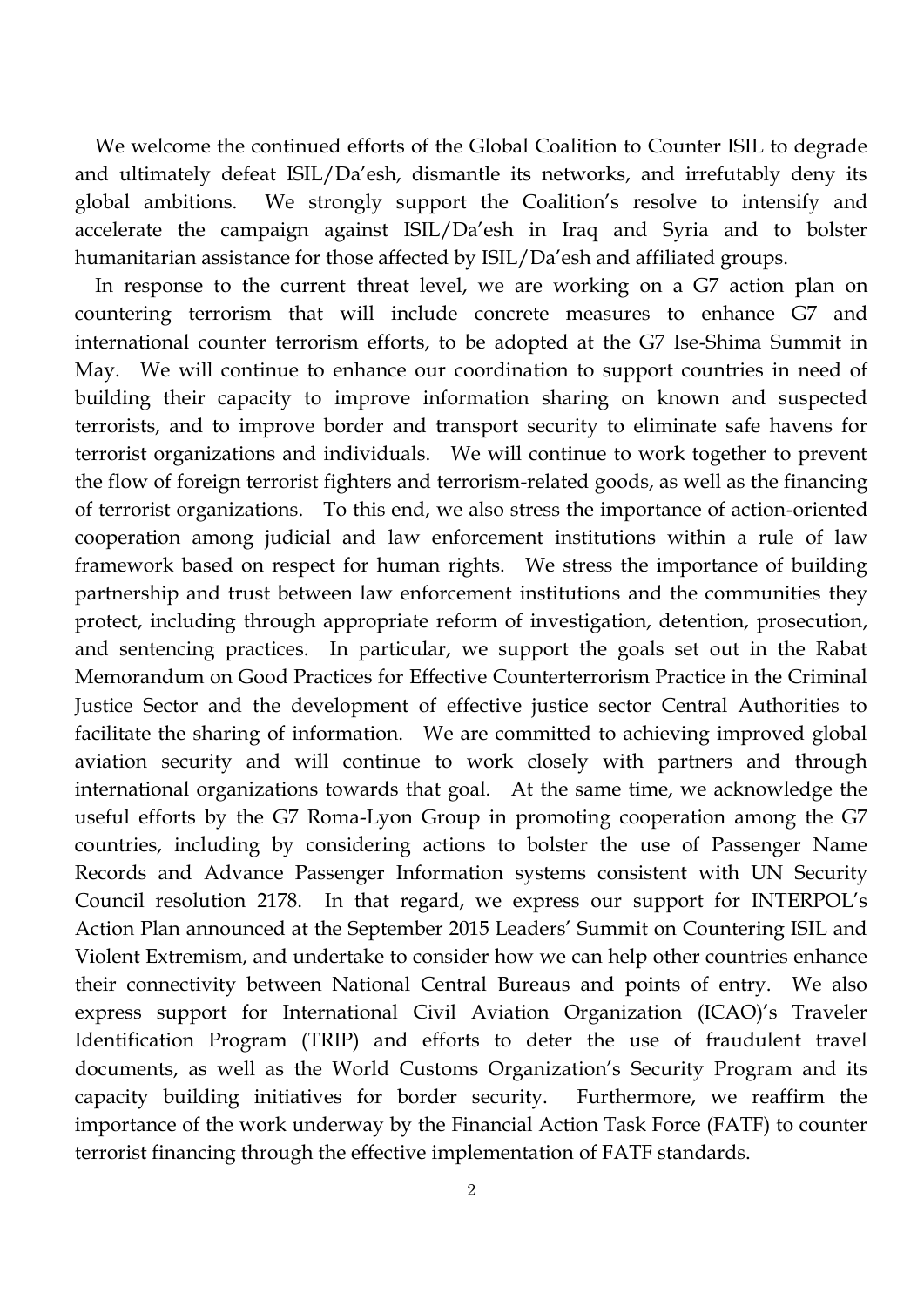We also welcome the approach by the international community to bolster our collective efforts in peace and security, sustainable development, human rights, rule of law and humanitarian action to address the underlying conditions conducive to the spread of terrorism and violent extremism, including through economic, social, and educational aspects, to address the political and economic grievances that may be drivers of violent extremism and to promote respect for human rights. In this context, we welcome the "All-of-UN" and "whole-of-society" approaches and recommendation that Member States adopt their own strategies for preventing and countering violent extremism as set forth in the UN Secretary General's Plan of Action to Prevent Violent Extremism and the UN General Assembly resolution 70/254 recognizing that violent extremism undermines the purposes and principles of the UN Charter. We will in particular work together to improve our collective understanding of the drivers of violent extremism and radicalization to violence, and of the most effective efforts to address these. We call for the full implementation of the relevant Security Council resolutions, including resolutions 2178, 2199 and 2253 to fight this threat. The G7 will continue to make coordinated efforts towards this end, being mindful of the synergy created among our individual efforts. We note the emphasis given in the Plan of Action to education and tolerance and welcome the G7 Education Ministers' intention to discuss this.

 We emphasize the importance of promoting pluralism, moderation, tolerance, and gender equality, as well as cross-cultural, cross-religious, and interfaith dialogues, and promoting freedom of expression and freedom of religion or belief as useful tools to prevent and counter violent extremism and terrorism. We stand against the destruction of cultural heritage by terrorist groups and the pillage and smuggling of antiquities. We call on private and public actors involved to take all appropriate measures to prevent such smuggling. We also stress the importance of tackling corruption, at all levels of government and in the private sector. Corrupt practices perpetuate the underdevelopment of minority and other vulnerable communities and support the narrative of marginalization used by violent extremists in their recruitment efforts.

 We are also reminded of the threat posed by the use of the internet and Social Networking Services (SNSs) by terrorists for terrorist or violent extremist purposes and other criminal purposes such as terrorist recruiting, finance, attack planning and coordination. Therefore, we emphasize the need for continued cooperation with the private sector, civil society and communities in investigating, disrupting and prosecuting terrorists' illegal activities online while respecting human rights and fundamental freedoms, such as freedom of expression and the privacy of those who use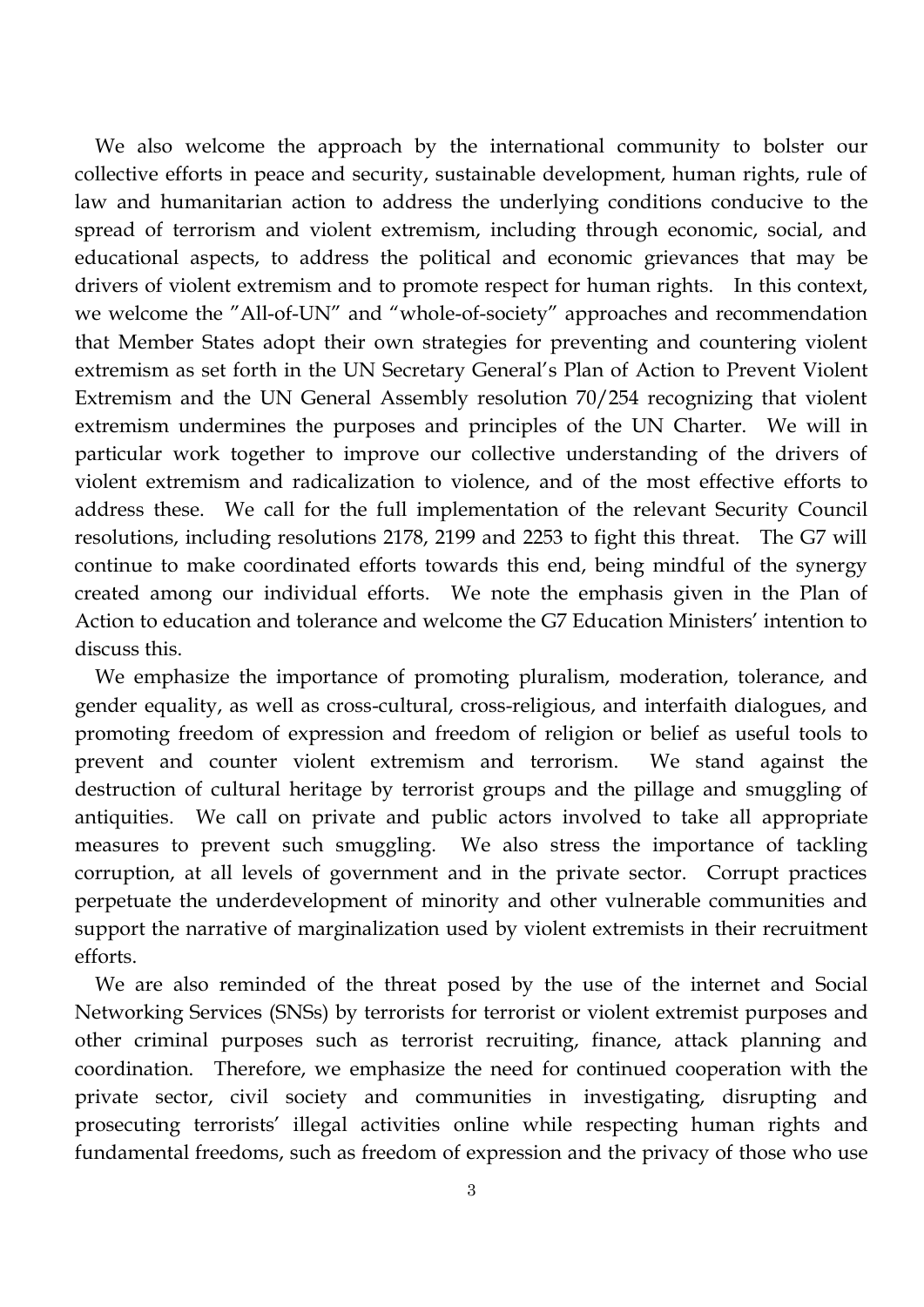the internet for peaceful activity, including to express political dissent. We also seek continued cooperation with the private sector, civil society and communities to address terrorist and violent extremist propaganda by empowering credible voices to counter these messages with positive alternatives. The G7 will continue to make coordinated efforts towards this end.

# Syria

 We welcome the efforts taken by the International Syria Support Group (ISSG) for lasting peace and stability of Syria, including the Cessation of Hostilities that came into force on February 27, 2016. It is vital that all parties to the Cessation, as well as their backers, continue to observe its terms fully and focus negotiations on political transition away from Assad's rule, in line with UN Security Council resolution 2254. Syria desperately needs a new government, representative of all Syria's communities and able to protect its people, fight terrorism and rebuild Syria. We urge all members of the international community to fully implement UN Security Council resolutions 2254 and 2268, including rapid, safe and unhindered humanitarian access by all sides to all people in need throughout Syria, and to commit to an inclusive and peaceful political transition through intra-Syrian negotiations facilitated by the UN and based on the Geneva Communiqué. We reiterate our support to the High Negotiations Committee. We express our grave concern at the continued suffering of the Syrian people and the dire humanitarian situation in Syria and call upon the regime and its backers to release all arbitrarily detained persons, including women and children, and to comply with international humanitarian law and human rights obligations and to avoid harm to civilians and to civilian infrastructure in the conflict. We reiterate our strong commitment to supporting the resilience of the Syrian refugees and internally displaced persons, and their host communities inside and outside Syria, and to working towards a long-term, sustainable post-conflict stabilization and rehabilitation of Syria. We welcome the renewal of the mandate of the UN Commission of Inquiry. We call on the international community to promptly disburse financial commitments made at the "Supporting Syria and the Region London 2016" Conference.

 We express grave concern over the findings of the Organization for the Prohibition of Chemical Weapons (OPCW) Fact-Finding Mission (FFM) that chemical weapons continued to be used throughout 2015 in Syria, and we stress the importance of identifying and holding accountable those responsible. We were further concerned that the OPCW Executive Council had found there to be a number of unresolved gaps, inconsistencies and discrepancies in respect of Syria's chemical weapons declarations, which must be addressed. We also express grave concern that, despite the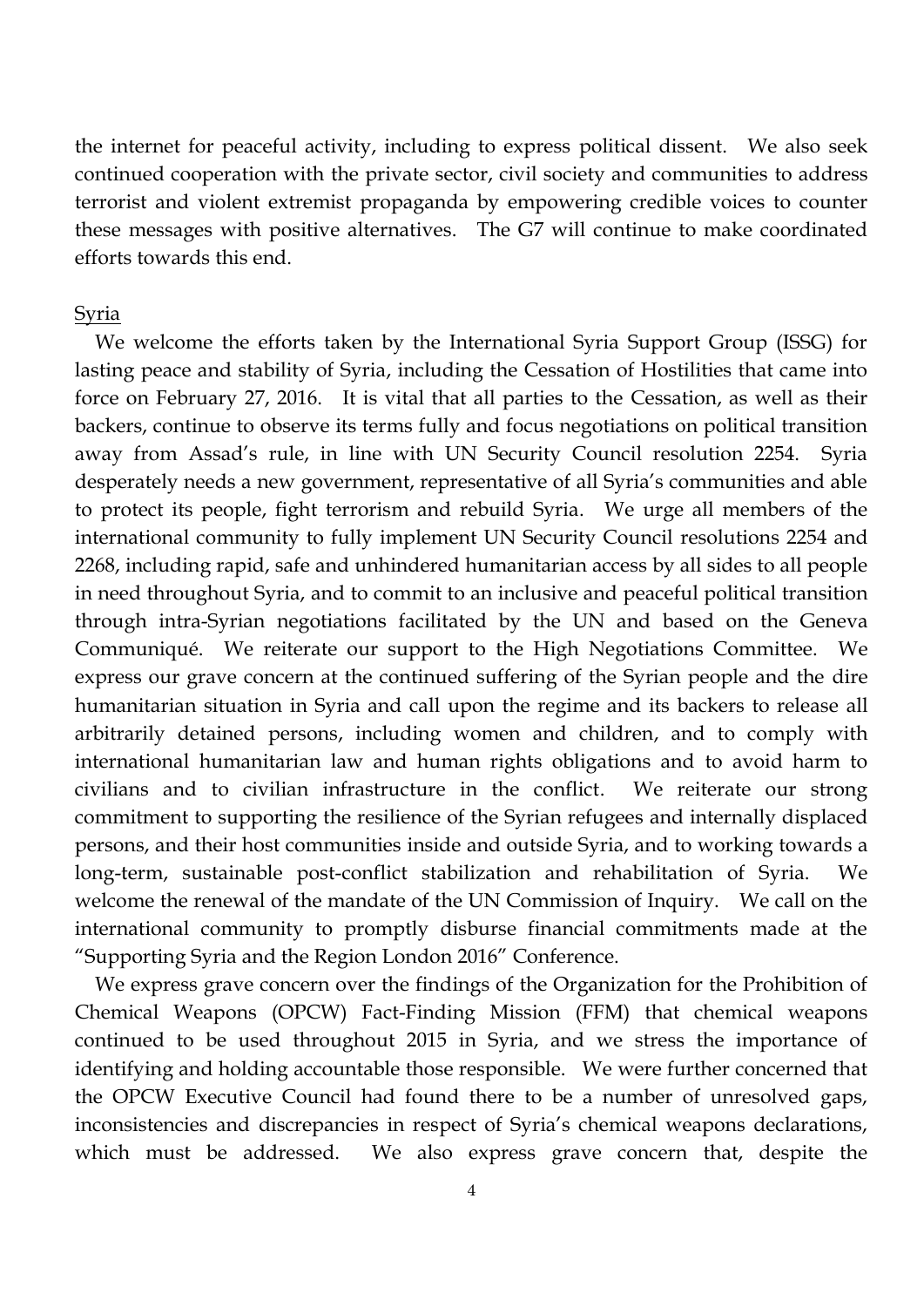International Atomic Energy Agency (IAEA) Board of Governors resolution of 9 June 2011, which reported Syria's non-compliance with its Safeguards Agreement to the Security Council and General Assembly of the United Nations, Syria has yet to remedy this non-compliance.

# Refugees, Irregular Migrants and Internally Displaced Persons (IDPs)

 With the flow of refugees, irregular migrants and internally displaced persons (IDPs), at the highest level since the Second World War, the G7 places the highest priority on addressing the challenges of and managing successfully this global crisis and its humanitarian consequences. Such a situation entails suffering, abuse and exploitation, particularly for children and women, and unacceptable loss of life in the desert or at sea. It also places the most affected countries under severe pressure. It requires a decisive response by the international community and to manage migration flows in all their aspects, in full respect for human rights and international obligations.

Displacement is a multi-faceted phenomenon, which requires addressing its root causes resulting from conflicts, state fragility and insecurity, as well as demographic, economic and environmental trends. The international community should therefore increase its efforts towards conflict prevention, stabilization, and post-conflict peacebuilding and focus on finding solutions in order to reduce poverty, promote peace, good governance, the rule of law and respect for human rights, support inclusive economic growth and improve the delivery of basic services. In line with the new approach to protracted crises announced at the "Supporting Syria and the Region London 2016" Conference, we urgently call on all members of the international community to strengthen their commitments to protect and assist refugees, and IDPs, as well as to build capacity and enhance resilience in communities, and support the initiatives of relevant international organizations. We applaud the recent International Dialogue Global Meeting in Stockholm which reconfirmed our commitments to Sustainable Development Goals 16 and the principles of the New Deal for Engagement in Fragile States, and look forward to the World Humanitarian Summit in Istanbul in May, and the relevant high level events at the UN General Assembly in September.

 We will also strengthen efforts to fight against smuggling of migrants and trafficking in persons, in partnership with countries of origin, transit and destination, and to this end, we call for the implementation of the relevant international conventions, in particular the UN Convention against Transnational Organized Crime and its Protocols against Smuggling of Migrants and against Trafficking in Persons.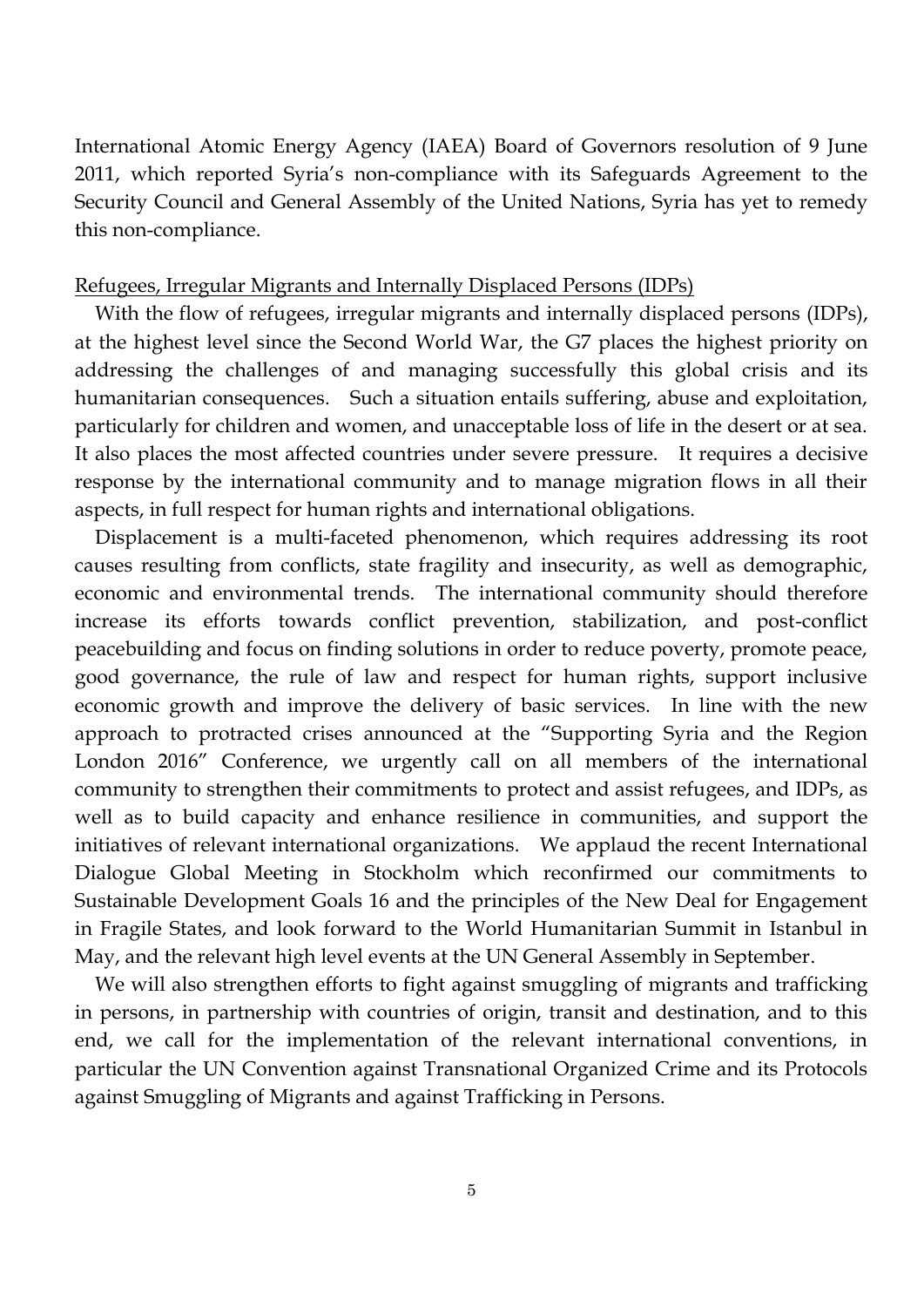# Iraq

 We commit our continued support for the unity, sovereignty and territorial integrity of Iraq. We commend Iraqi forces' efforts in their fight against ISIL/Da'esh. We recognize their bravery and sacrifice in freeing 40% of the territory ISIL/Da'esh controlled in 2014 with the continued support of the Global Coalition to Counter ISIL. We support Prime Minister al-Abadi and his government's efforts to continue and accelerate reforms in order to enhance the participation of all Iraqis regardless of their origin or beliefs through national reconciliation and inclusive governance. We welcome their commitment to improve the human rights situation, investigate all allegations of abuses and violations and hold those responsible to account, and reiterate the importance of full respect for international humanitarian law. We also welcome Iraq's continued commitment to implement its National Action Plan on Women, Peace, and Security. We stress the need to rebuild inclusive and government controlled Iraqi forces and underline that all armed groups must be under the command and control of the Iraqi state. We note with grave concern the allegations of manufacture and use of chemical weapons by ISIL/Da'esh in Iraq, welcome investigations by the government of Iraq and express our commitment to working, with and through the OPCW to mitigate extremely serious threats to regional and international security.

 We remain concerned by the humanitarian situation, including more than 3.4 million IDPs, and call on donor countries to continue responding to the crisis by extending humanitarian assistance country-wide to reach people in need. We also call on partners to support Iraq's stabilization efforts in areas liberated from ISIL/Da'esh, in close cooperation with the Iraqi authorities, the UN and other international organizations.

We commit to support Iraq's efforts to address its fiscal challenges. We also call on Iraq to move forward in implementing a program of significant economic reforms to directly address fiscal vulnerabilities and to help facilitate access to further international financial support. We recognize that the triple shock of low oil prices, the fight against ISIL/Da'esh, and the humanitarian crisis has resulted in dire economic challenges for Iraq including in the Iraqi Kurdistan Region, and poses a threat to Iraq's ability to fight against ISIL/Da'esh and to its reconstruction and assistance efforts to IDPs and refugees. The G7 affirms our commitment to work together, including with the International Monetary Fund (IMF) and the international financial institutions, to provide and expedite financing for Iraq as appropriate, in support of its economic reform program and efforts to directly address fiscal vulnerabilities. It is critical that all Iraqis, including in the Iraqi Kurdistan Region, benefit from this support.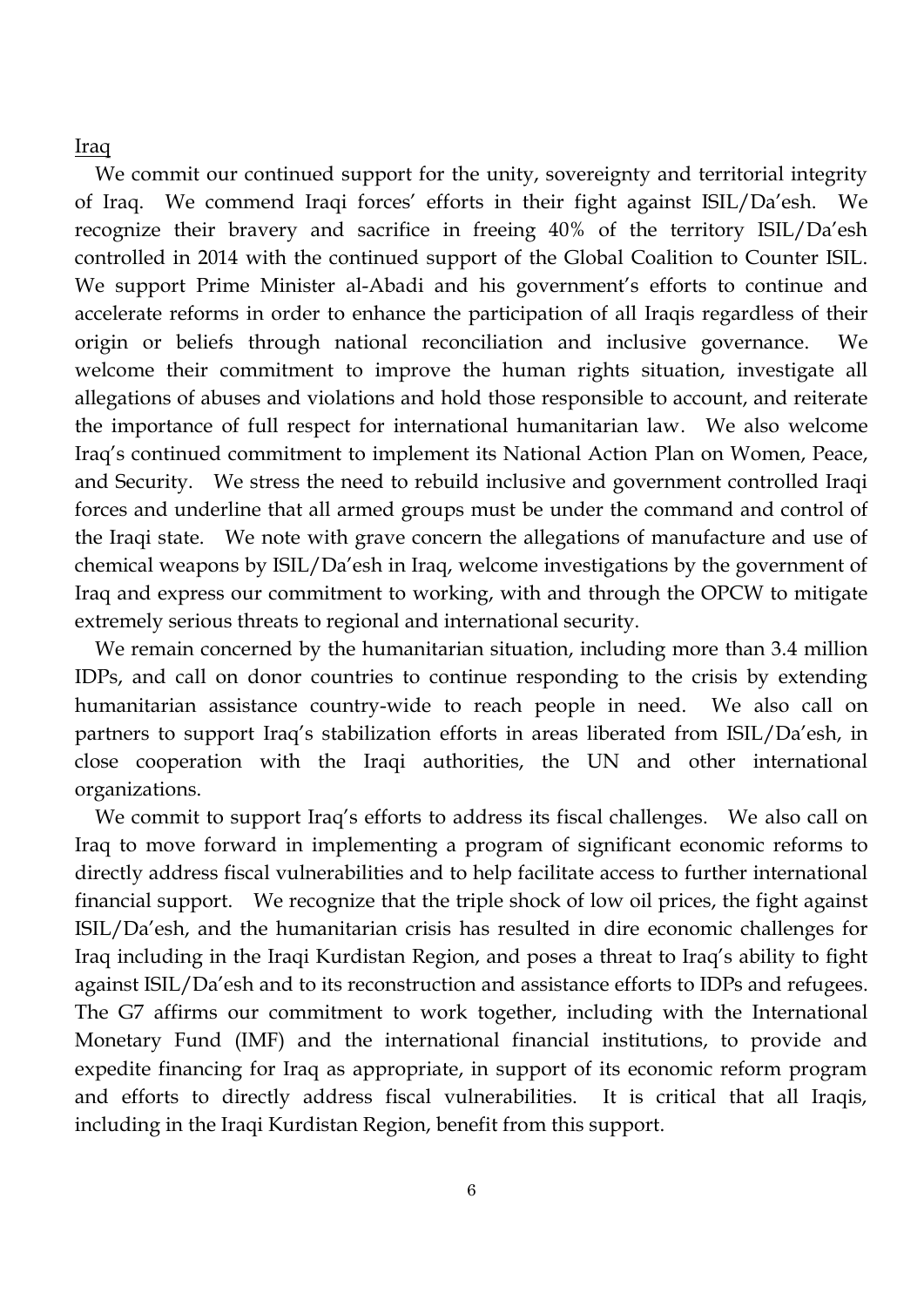### Iran

We welcome the implementation of the Joint Comprehensive Plan of Action (JCPOA). The G7 will continue to actively support its full and effective implementation, including activities of the IAEA which is responsible for monitoring and verifying Iran's nuclear-related commitments. We call upon all UN member states to effectively implement measures required by the provisions of UN Security Council resolution 2231 and to consider making voluntary contributions to support the IAEA's efforts.

 The implementation of the JCPOA has created the opportunity for a new relationship between Iran and the international community. We thus regret Iran's decision to proceed with the testing of ballistic missiles inconsistent with UN Security Council resolution 2231. We call on Iran to play a constructive role in its region by contributing to the efforts to achieve political solutions, reconciliation and peace in Syria, Iraq and Yemen and other parts of the region, and cooperate to prevent and counter the spread of terrorism and violent extremism. We also call on Iran to comply with its international human rights obligations, including by respecting freedom of expression, including for members of the press, freedom of religion or belief and other human rights, and end arbitrary executions carried out in violation of its international obligations.

#### North Korea

 We condemn in the strongest terms the nuclear test on January 6 and the launch using ballistic missile technology on February 7, and subsequent ballistic missile launches conducted by North Korea. These repeated provocations not only undermine regional stability, but also pose grave threats to international peace and security, and are clear violations of multiple UN Security Council resolutions. We demand North Korea not conduct any further nuclear tests or launches that use ballistic missile technology, nor engage in any other destabilizing or provocative actions.

 We welcome the unanimous adoption of UN Security Council resolution 2270 and renew our strong demand for North Korea to immediately and fully comply with all relevant UN Security Council resolutions as well as its commitments in the Joint Statement of the Six-Party Talks of 19 September 2005, and abandon all nuclear weapons and existing nuclear and ballistic missile programs, including its uranium enrichment and plutonium production programs, in a complete, verifiable and irreversible manner. We also call on the international community to fully implement and enforce relevant UN Security Council resolutions, in particular, UN Security Council resolution 2270, to respond to the clear and continuing threat to international peace and security posed by North Korea's nuclear and ballistic missile programs.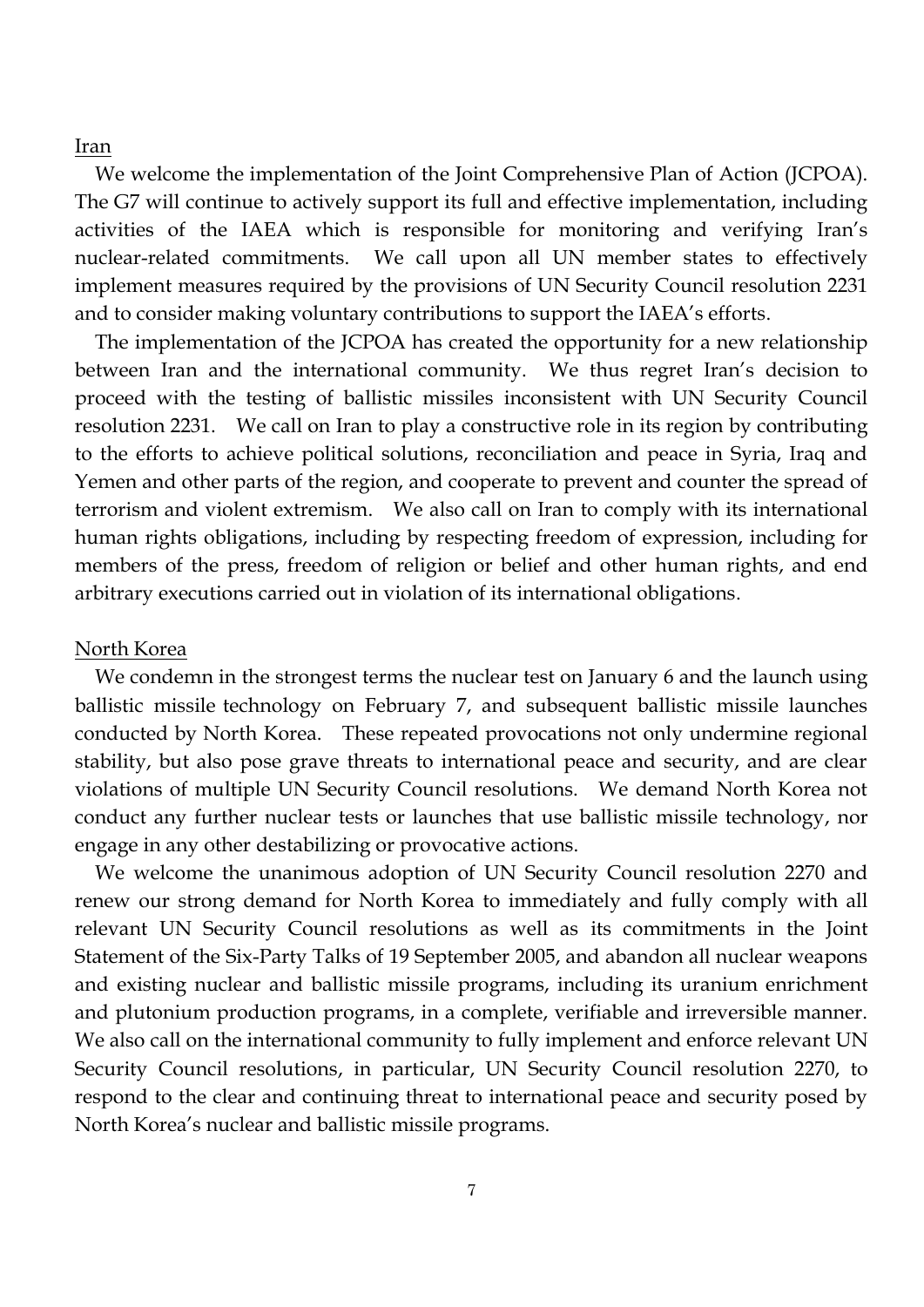We deplore the ongoing systematic, widespread and gross human rights violations in North Korea as documented in the 2014 Report of the UN Commission of Inquiry. We strongly urge North Korea to immediately address the international community's humanitarian and human rights concerns, including the abductions issue. In this regard, we welcome the adoption of the Resolution on the Situation of Human Rights in the Democratic People's Republic of Korea (DPRK) at the 31st Session of the UN Human Rights Council, underscoring the importance of continuing to work towards accountability, and active discussions on the "Situation in the Democratic People's Republic of Korea (DPRK)" at the UN Security Council.

# Ukraine/Russia

We stand united in our conviction that the conflict in Ukraine can only be solved by diplomatic means and in full respect for international law, especially the legal obligation to respect Ukraine's sovereignty, territorial integrity and independence. We reiterate our condemnation of the illegal annexation of the Crimean peninsula by Russia in violation of international law and reaffirm our policy of its non-recognition and sanctions against those involved.

 We emphasize our strongest support for full implementation of the Minsk agreements, and the work of the Normandy format and the Trilateral Contact Group, which are aimed at securing peaceful resolution to the conflict in eastern Ukraine. We are concerned by continued violence along the line of contact in violation of the ceasefire; we urge all sides to take concrete steps that will lead to the complete ceasefire required under the Minsk agreements. We reiterate our call on all sides to assume their responsibilities fully and completely fulfill their commitments under the Minsk agreements without delay, including local elections held in accordance with relevant Organization for Security and Co-operation in Europe (OSCE) standards and Ukrainian legislation and monitored by OSCE/ODHIR, the complete withdrawal of all foreign armed formations and equipment from the territory of Ukraine, the return of Ukrainian control over its side of the international border, and safe access and provision of humanitarian aid to people in need. In particular, we expect Russia to live up to its commitments and use its influence over the separatists to meet their commitments under the Minsk agreements in full.

 We emphasize the OSCE's key role in helping to deescalate the crisis through the Special Monitoring Mission (SMM) as well as the Observer Mission and within the Trilateral Contact Group and commend the OSCE for its constructive response to the Minsk agreements. We deplore actions that impede the OSCE's work and access and call upon all sides, particularly the separatist groups to provide the organization's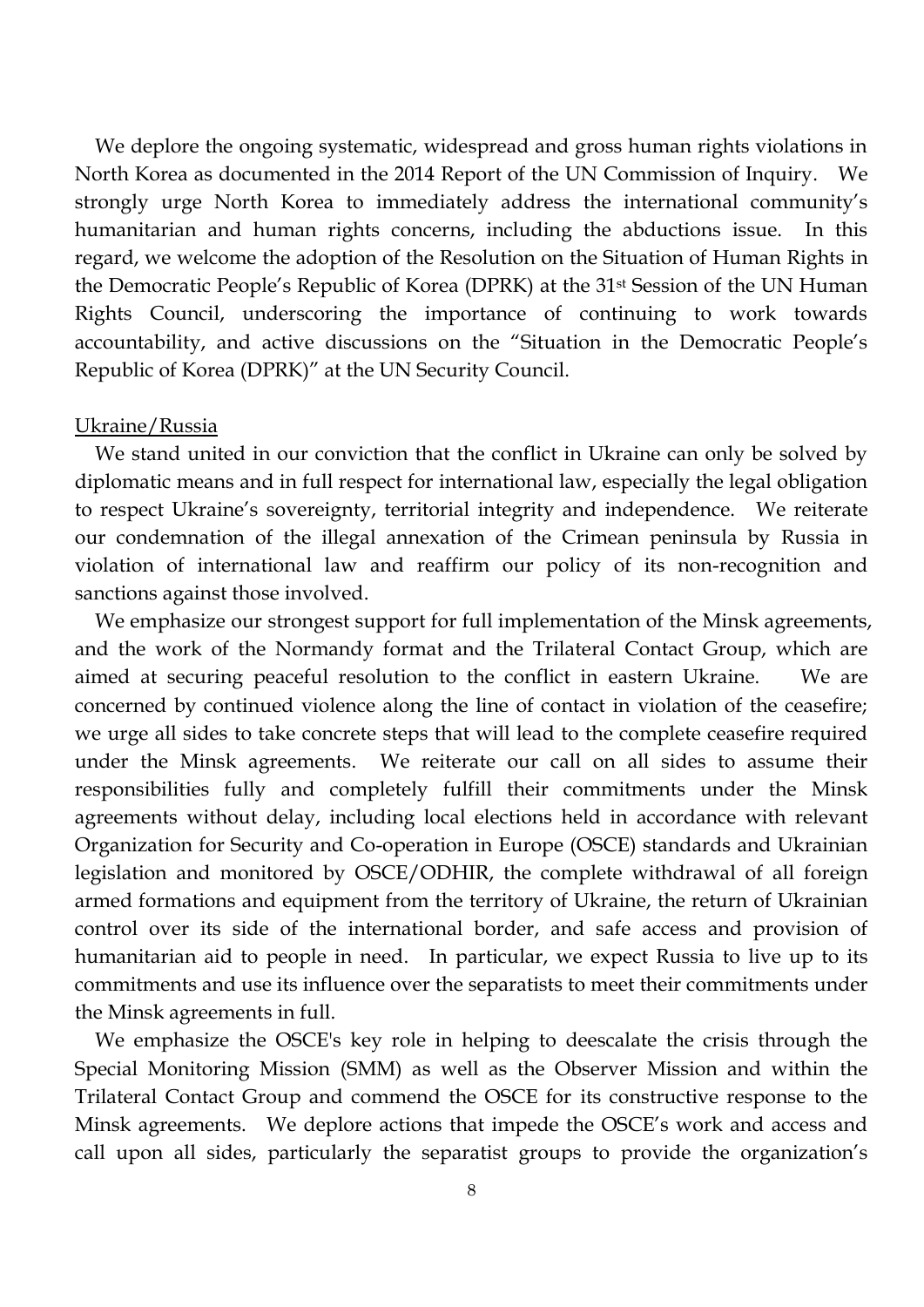monitors full and unfettered access throughout the conflict zone. In this regard, we call on Russia to use its influence to provide for the necessary environment for OSCE/SMM to effectively carry out its task. We call on all OSCE participating states to provide the organization with all support necessary to fulfill these responsibilities in order that such actions cease.

 We recall that the duration of sanctions is clearly linked to Russia's complete implementation of the Minsk agreements and respect for Ukraine's sovereignty. We recognize the importance of maintaining dialogue with Russia in order to ensure it abides by the commitments it has made as well as international law and to reach a comprehensive, sustainable and peaceful solution to the crisis.

 Furthermore, we remain concerned by the ongoing disinformation campaigns in the Russian state-controlled media as well as the growing pressure on political and civil society figures voicing disagreement with the course being taken by the Russian government.

We remain fully committed to Ukraine's reform agenda, and to providing long-term support to this end. We commend and support the steps Ukraine is taking to implement comprehensive structural reforms and urge Ukraine to maintain the momentum and continue to take the difficult decisions, especially in the fight against corruption where concrete progress is required. We will continue to work together with the international financial institutions and other partners to provide financial and technical assistance. A stable political situation in Kyiv is key to those essential reforms. We welcome the ongoing efforts of the G7 Ukraine Support Group and ask the G7 Ambassadors in Kyiv to continue the platform for dialogue and coordination between G7 countries and the Ukrainian authorities.

 Energy security remains an important issue for Ukraine and the world. We remain committed to the Rome G7 Energy Initiative for Energy Security to build a more diverse and resilient international energy system.

# Libya

We welcome the Government of National Accord's (GNA) move to Tripoli and will work closely with this government as the sole legitimate government of Libya. We also call on Libyan leaders to seize the opportunity and work together to support the GNA, which is accountable to the Libyan people. We call on all member states to cease all contact with parallel and defunct institutions, in accordance with UN Security Council resolution 2259. We express our full support to United Nations Special Representative of the Secretary General Kobler's efforts to facilitate the full implementation of the Libyan Political Agreement as signed in Skhirat on December 17 2015. At the same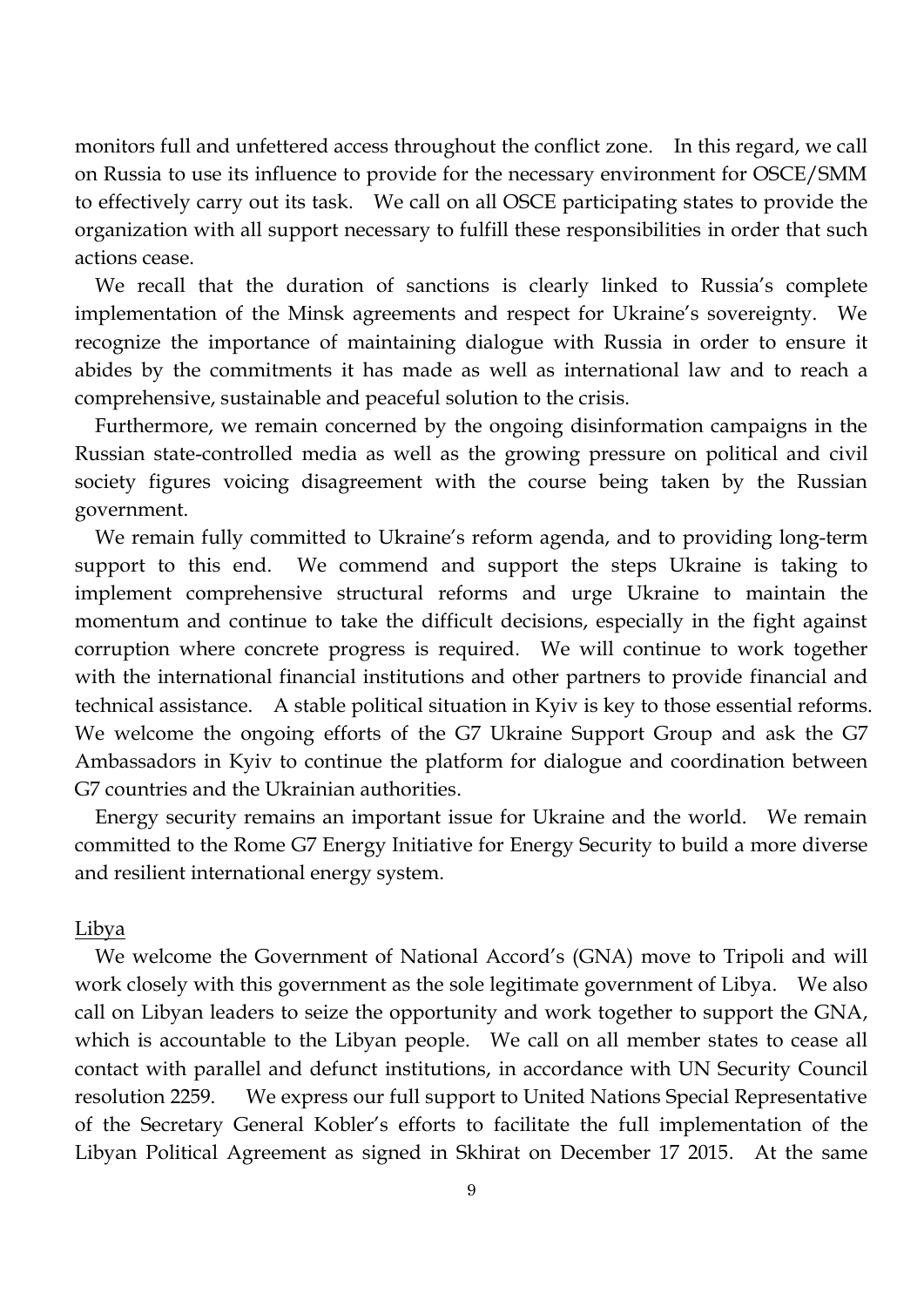time, we remain deeply concerned about the growing terrorist threat, trafficking in persons and smuggling of migrants, humanitarian suffering, targeting of human rights defenders and humanitarian workers, and the depletion of state assets. We also call on all Libyan parties to ensure access and security for humanitarian organizations to improve their response to the needs on the ground. The international community stands ready to provide a significant package of support to the GNA and the people of Libya in order to facilitate the implementation of the Libyan Political Agreement, to build effective state institutions, including security forces, to restore public services, to alleviate humanitarian suffering, to expand infrastructure and diversify the economy, to manage migration flows, and to eradicate the terrorist threat and criminal networks. We stress that it is essential that the remaining chemical weapons precursors in Libya be urgently destroyed. More widely, we welcome cooperation to combat the illicit transfer of conventional arms, in particular in the Sahel region.

# Afghanistan

 We stand firm in our commitment to Afghanistan and its people and welcome the continuation of the NATO-led international engagement in the train, advise and assist mission to strengthen the Afghan National Defense and Security Forces (ANDSF). We remain concerned by the continuing threat to security and stability in Afghanistan, and strongly support international efforts, especially by the Quadrilateral Coordination Group to facilitate a process of peace and to promote reconciliation between the government of Afghanistan and the Taliban and other groups. We remain steadfast in our support of the government of Afghanistan as it undertakes reforms towards good governance, strengthening electoral systems, sustainable development, the effective delivery of basic services, measures on anti-corruption and counter-narcotics, as well as promoting respect for rule of law and human rights, in particular the rights of women. In this context, we welcome the recent renewal of the mandate of the United Nations Assistance Mission in Afghanistan (UNAMA) by the UN Security Council. We look forward to the NATO Warsaw Summit in July 2016, as well as the ministerial conference on Afghanistan to be held in Brussels in October 2016, which will be important opportunities to renew security and development assistance commitments to Afghanistan. Continuous security, political, financial and development support is essential in order to build on and consolidate the progress that has been achieved in Afghanistan. Sustained international support will require continued concrete progress by the government of Afghanistan on its reform commitments.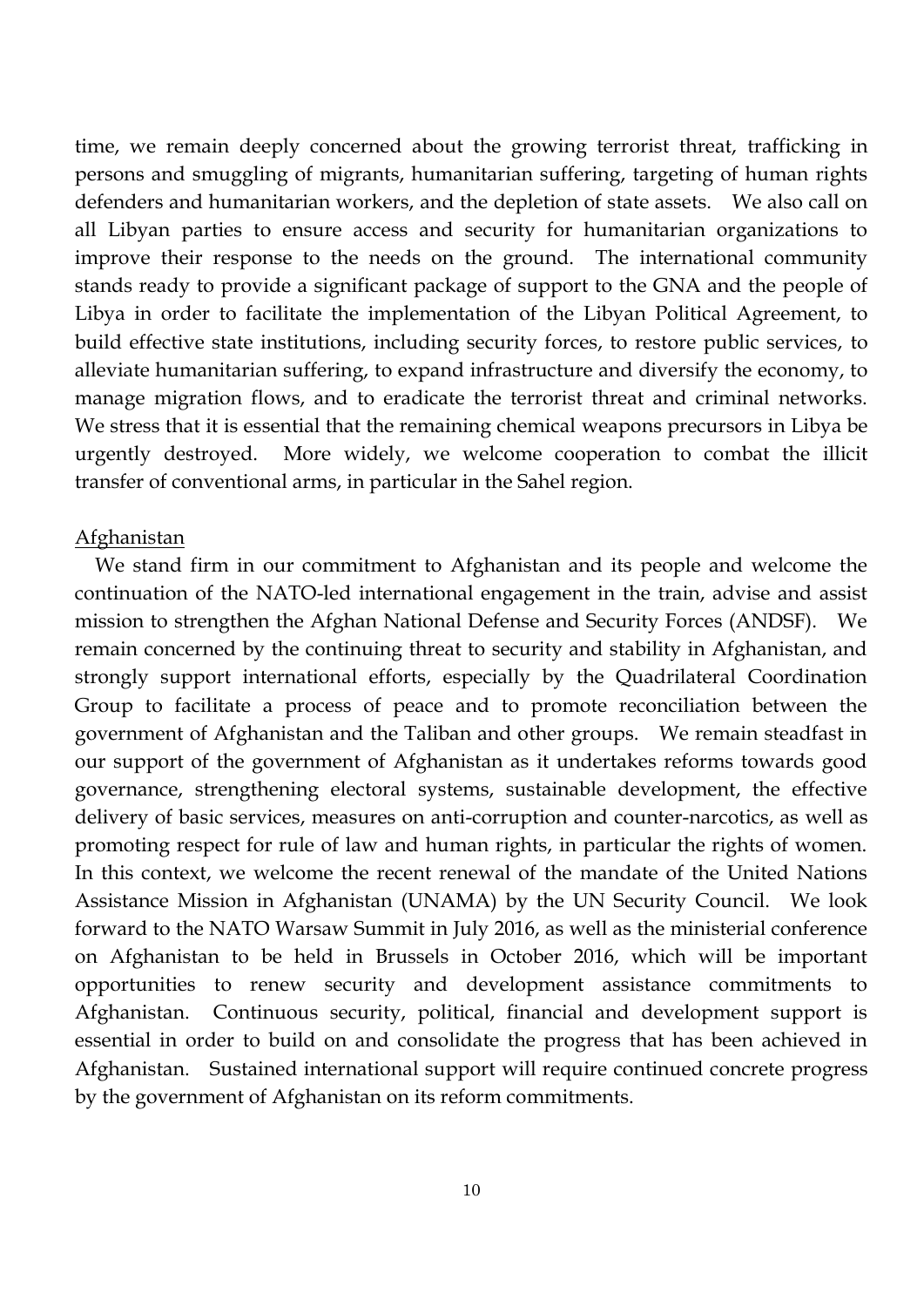### Middle East Peace Process

 Achieving Middle East peace remains a key priority and an indispensable element for regional security. We urge both sides to avoid steps which could spark further escalation, including unilateral measures which could prejudge the outcome of negotiations and threaten the viability of the two-state solution. We call upon the parties, with the active support of the international community to work towards a negotiated solution based on two States living in peace and security. We commend international efforts to that end.

# Yemen

We are concerned about the ongoing conflict in Yemen. We welcome the cessation of hostilities on the Saudi-Yemeni border and the announcement by the UN Special Envoy, Ismail Ould Cheikh Ahmed, that the parties have agreed to a cessation of hostilities on April 10 and to peace talks in Kuwait beginning April 18. We reiterate his announcement by calling on all actors to work toward a cessation of hostilities and engage constructively in an inclusive, peaceful political solution consistent with UN Security Council resolution 2216. We underline the importance of rapid, safe and unhindered humanitarian access to all regions of the country and for all groups of society, in order to alleviate the dire humanitarian situation for the Yemeni people, and we call upon those on all sides of the conflict to avoid harm to civilians. We reiterate our strong support for the UN Special Envoy in his efforts to end the violence in Yemen and bring all parties back to the negotiating table so the country can resume its political transition, based on UN Security Council resolution 2216 and other relevant UN Security Council resolutions.

#### Deauville Partnership

 We reiterate our commitment to the implementation of the Deauville Partnership, in order to address the political, economic and social challenges faced by the Arab countries in transition (ACTs). We remain committed to supporting ACTs in order to foster sound financial and economic evolution through long term structural reforms and improved governance in support of economic development and stability and democratization. We reaffirm the role of civil society in accomplishing this.

#### Africa

 We are convinced that stability, security, good governance and economic opportunity are the foundation of prosperity and thus support efforts made to counter terrorism and violent extremism, prevent and resolve conflicts, and promote sustainable development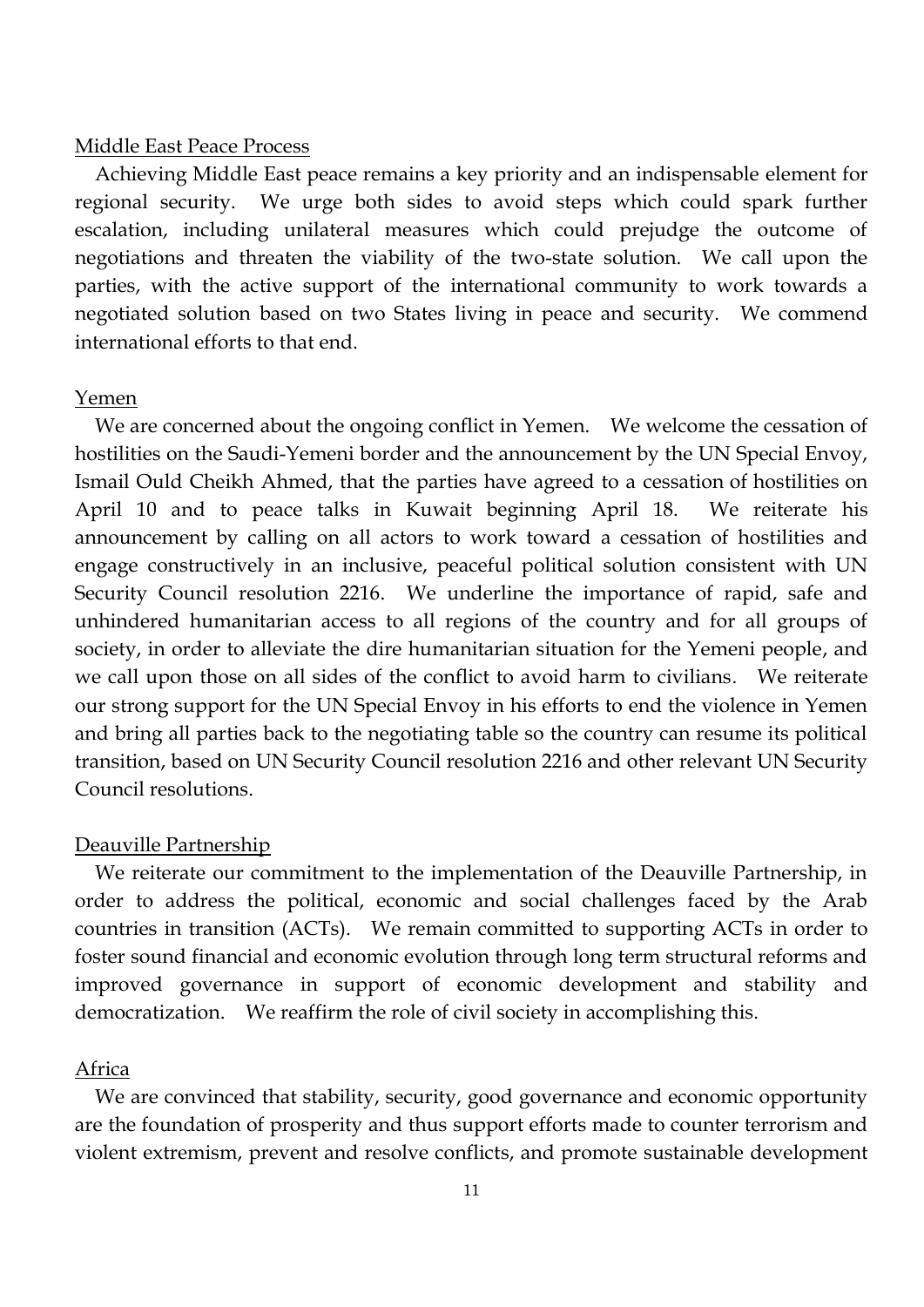and resilience in Africa. We recall the need to address both the immediate and the root causes of current challenges, especially of radicalization leading to violence. We welcome progress on economic growth and the strengthening of democratic institutions in Africa as exemplified by the peaceful elections held recently in a number of countries, including the successful conclusion of the transition in Burkina Faso and the Central African Republic. Regarding upcoming elections in several African countries, we call on those states to ensure free, fair and credible elections in accordance with their constitutions. At the same time, we recognize the need for further progress in these areas, in the face of global economic challenges, high population growth, and continued governance challenges in many countries. We reiterate our commitment to invest in our bilateral and multilateral partnerships with African countries to support peace and sustainable development across Africa based on their ownership through implementation of the 2030 Agenda for Sustainable Development including the Sustainable Development Goals and the Addis Ababa Action Agenda, as well as through the Tokyo International Conference on African Development (TICAD), the EU-Africa partnership and the U.S.-Africa Leaders Summit.

 To this end, we will continue our support for African partners, including the African Union and the relevant sub-regional organizations, in addressing challenges in the areas of security, governance, stability, economic management and development in the continent, including countries like Burundi, the Central African Republic, the Democratic Republic of the Congo, Nigeria, Somalia, South Sudan, Sudan and the Sahel and Horn of Africa regions.

# **Global Issues**

# Cyber Issues

Stressing the importance of open, free and secure cyberspace and the promotion and protection of human rights online as well as offline, we reiterate the importance of the free flow of information and oppose excessive restrictions or unjustified control over the free flow of information. We recognize that states have particular responsibilities and roles in the Information and Communication Technology (ICT) environment, just as elsewhere to promote security, stability, and prosperity. We reaffirm our commitment to a multi-stakeholder approach to Internet governance, which includes full and active participation by governments, private sector, civil society, the technical community, and international organizations, among others. We commit to utilizing ICTs in addressing global issues and achieving progress on the 2030 Agenda for Sustainable Development.

 We share concerns about the malicious use of cyberspace, including by state-sponsored actors and non-state actors. We stress that existing international law,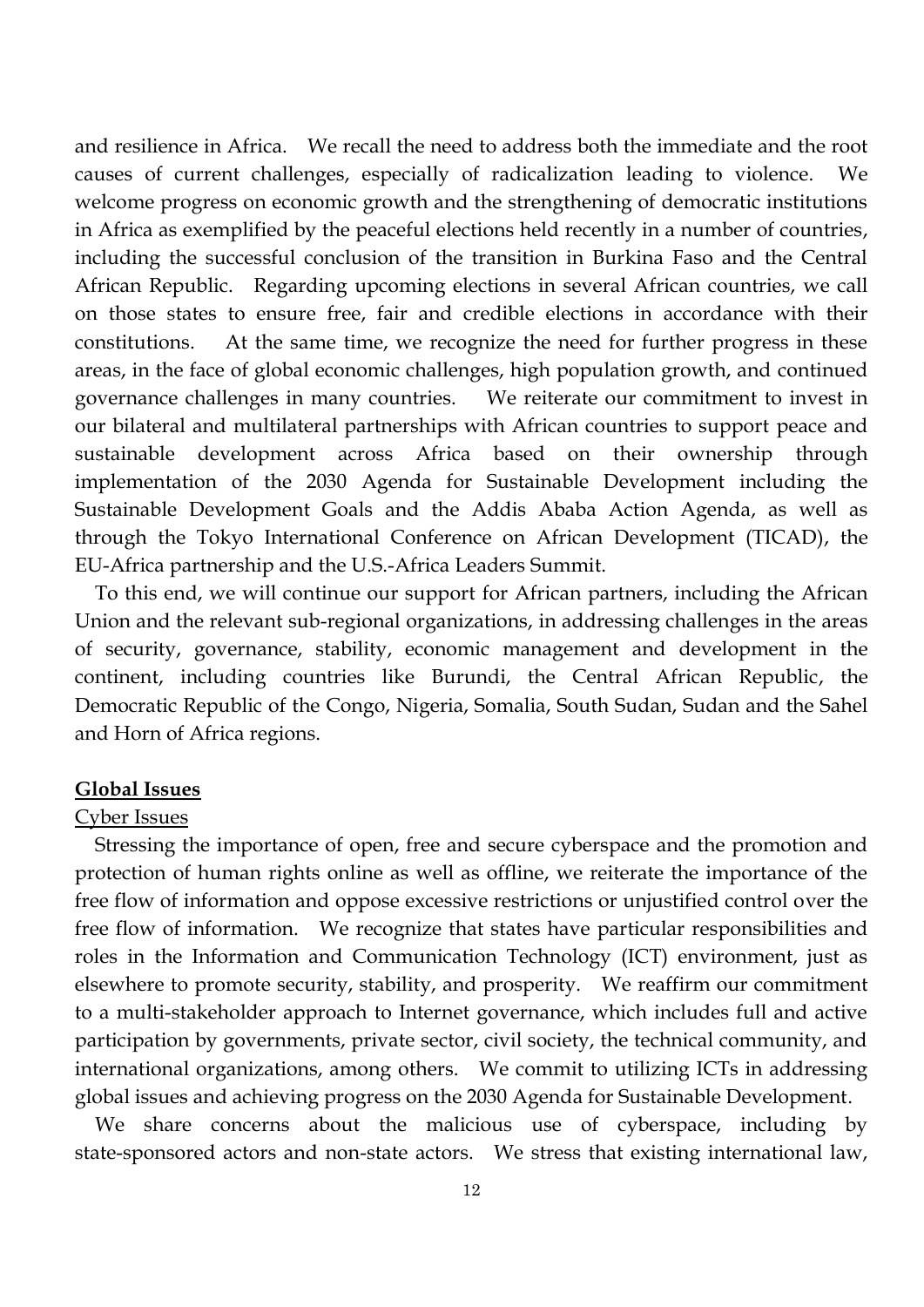including the United Nations Charter, is applicable in cyberspace. We welcome the report of the fourth UN Group of Governmental Experts, call upon all states to be guided by the assessments and recommendations of the report and look forward to the establishment of the fifth UN Group of Governmental Experts. We encourage all states to join the Budapest Convention on Cybercrime. We reaffirm our support for the importance of the work done by the G7 Roma-Lyon Group's High-Tech Crime Subgroup and its 24/7 Network. We commit to strengthening our cooperation in promoting the rule of law in cyberspace, capacity building, confidence building, and the fight against cybercrime.

# **Space**

 Outer space activities have immense potential for the social, economic, scientific and technological development of all states, and for tackling global issues. We remain concerned about the development of anti-satellite capabilities. We are committed to enhancing the long-term safety, security, sustainability and stability of the space environment, to increasing transparency in space activities, and to strengthening norms of responsible behavior for all outer space activities.

# Climate Change and Security

 We welcome the adoption of the Paris Agreement by Parties to the United Nations Framework Convention on Climate Change (UNFCCC) at the 21st session of the Conference of the Parties (COP21). We also commend the leadership demonstrated by the government of France. We encourage Parties, particularly the major emitters to sign and ratify, accept or approve the Paris Agreement as soon as possible, thereby facilitating its prompt entry into force. We will actively and constructively engage in efforts to develop and adopt rules and guidelines for the effective implementation of the Paris Agreement. We welcome the decision in Dubai by the Montreal Protocol parties to work to address hydrofluorocarbons (HFCs) under the Montreal Protocol, and support adoption of a Montreal Protocol HFC phase-down amendment in 2016, and intend to provide additional support through the Multilateral Fund following adoption of an amendment for its implementation.

 We reiterate that climate change poses a serious threat to global security and economic prosperity and shared the view that foreign policy must contribute to addressing this challenge effectively. In this context, we welcome the report submitted to us by the G7 Working Group on Climate Change and Fragility, endorse its recommendations, and affirm the need to continue to work on the issue of the climate-fragility risks. We will work to prioritize prevention of climate fragility risks by aligning our efforts toward the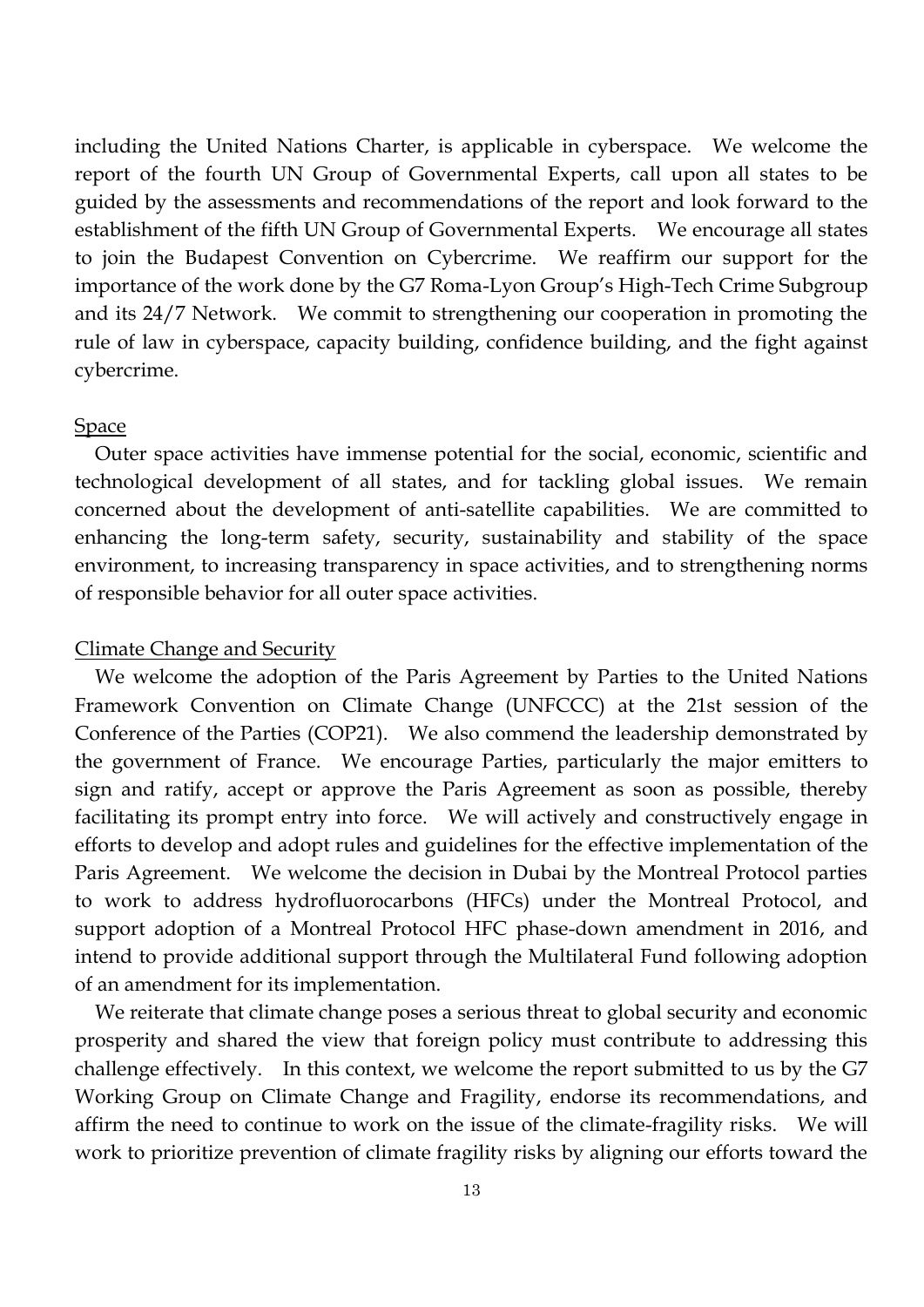common goal of increasing resilience and reducing fragility in the face of global climate change, including taking steps to integrate climate-fragility considerations across our national governments.

# Human Rights

 We affirm our commitment to the promotion and protection of human rights. We hold that human rights are universal, indivisible, interdependent and interrelated and that pluralism is not a threat, but rather a source of strength in our societies. We recall that compliance with obligations under international human rights law and international humanitarian law is a cornerstone for peace and security.

 We note that increasingly, human rights defenders are targeted and harassed for daring to speak out against human rights abuses and violations, or even to simply document them. We are also concerned by the increasing restrictions imposed on political activity, press freedom and civil society space, both formal and informal, by governments in many parts of the world. We will work towards ensuring the safety of human rights defenders and of civil society more broadly and toward supporting the vital network of human rights and civil society organizations despite the increasing restrictions being placed on them.

# Women, Peace and Security and Preventing Sexual Violence in Conflict

 We are appalled by the prevalence of gender based violence, including sexual violence, against women and girls in conflict situations as well as during and in the aftermath of natural disasters, including concerning rates of child, early and forced marriage, and reaffirm the recently published G7 Report on the Implementation of the G8 Declaration on the Prevention of Sexual Violence in Conflict. In these contexts, we reaffirm the importance of tackling sexual violence, supporting victims while holding perpetrators to account. We note that sexual violence affects not only women and girls, but also men and boys. Victims from all gender and age groups must be acknowledged and supported.

 While promoting the human rights of women, their empowerment as well as gender equality, we reaffirm the importance of women's active and meaningful participation in the whole process of conflict prevention and resolution, mediation, peacebuilding, peacekeeping, humanitarian response and in post-conflict reconstruction, and recognize the role of women as strong agents for reconciliation and community resilience.

 In this context, and particularly with respect to the situations highlighted above, we welcome the ongoing efforts by the international community to promote equal participation of women in the maintenance and promotion of sustainable peace and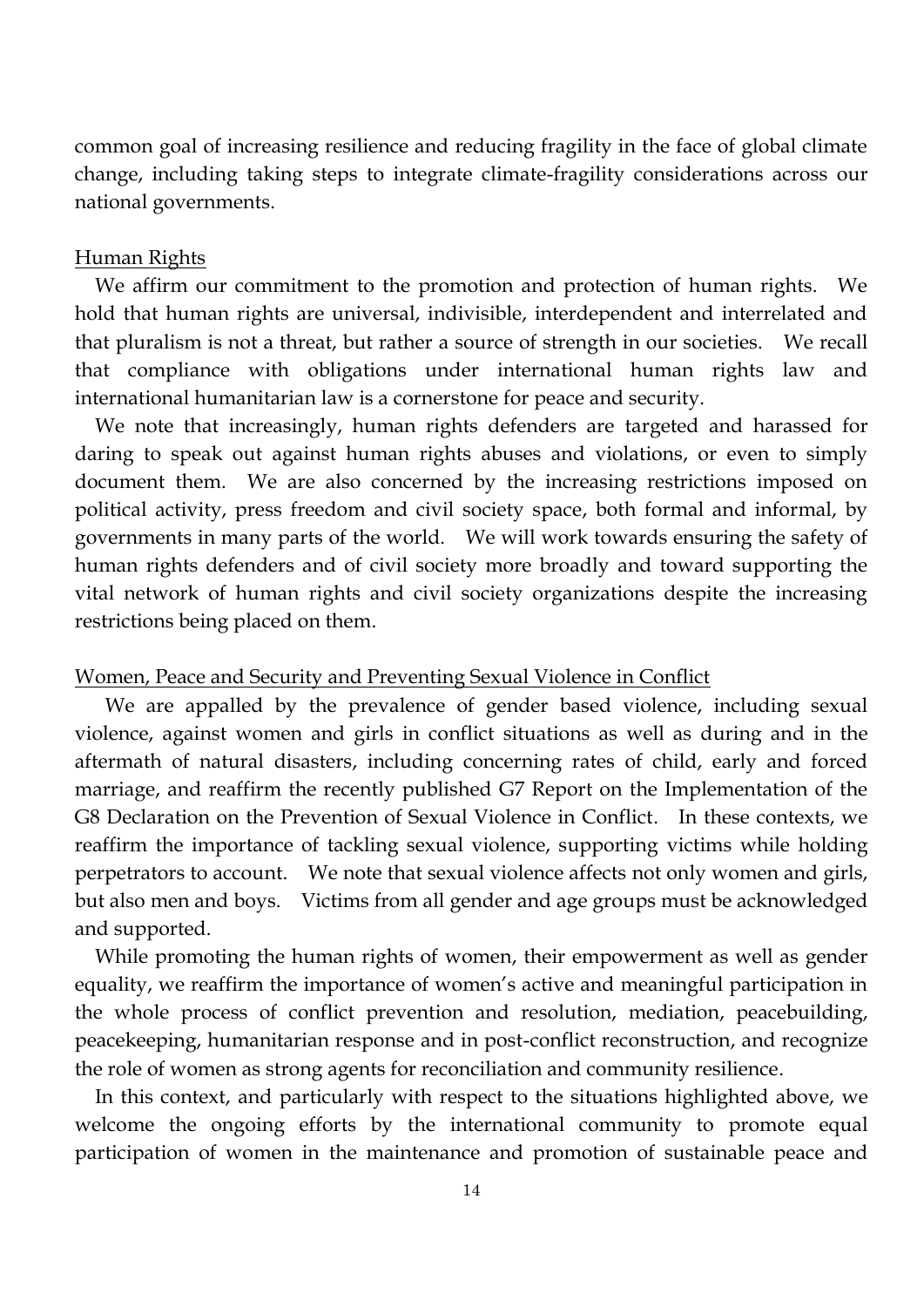security, as well as in our fights against terrorism and violent extremism. We welcome the adoption of UN Security Council resolution 2242 and efforts through conferences such as the World's Assembly for Women.

 We call upon all states to implement the commitments they made at last year's UN Security Council High Level Review of resolution 1325 to ensure implementation of this critical agenda.

# Peacekeeping and Peacebuilding

 We support the ongoing reform process on UN peace operations and peacebuilding, and call for further efforts among the member states, UN system and relevant international and regional partners to improve respective approaches to prevent, mitigate and resolve conflicts, to protect civilians in conflicts, and to consolidate peace and stability of the countries and regions concerned. We welcome the pledges of additional contributions to UN peacekeeping made at the Leaders' Summit on Peacekeeping and urge their timely implementation.

 In this context, we welcome our Experts' work in order to better coordinate bilateral and multilateral cooperation for capacity building to African countries and beyond, and to promote a new approach of triangular partnership among the UN, troop contributing countries (TCCs) and third countries. We call on all states to support and comply fully with the Secretary General's zero tolerance policy towards sexual exploitation and abuse including by implementing the measures requested in UN Security Council resolution 2272.

# Anti-Corruption

 Tackling corruption is vital for economic growth, maintaining our security, poverty reduction, protecting the environment for our children, and addressing the long-standing economic grievances that may fuel violent extremism. We support the major anti-corruption summit hosted by the UK on May 12, which will, in conjunction with the work done within the G7, the G20, the Conference of States Parties to the UN Convention against Corruption, the OECD Ministerial on the Anti-Bribery Convention and other relevant international fora, help to galvanize action against corruption, and set priorities for the international community over the next 3 to 5 years. The summit will bring together leaders and heads of major international organizations pivotal to the global anti-corruption architecture to focus on implementing the international community's commitments to tackle corruption.